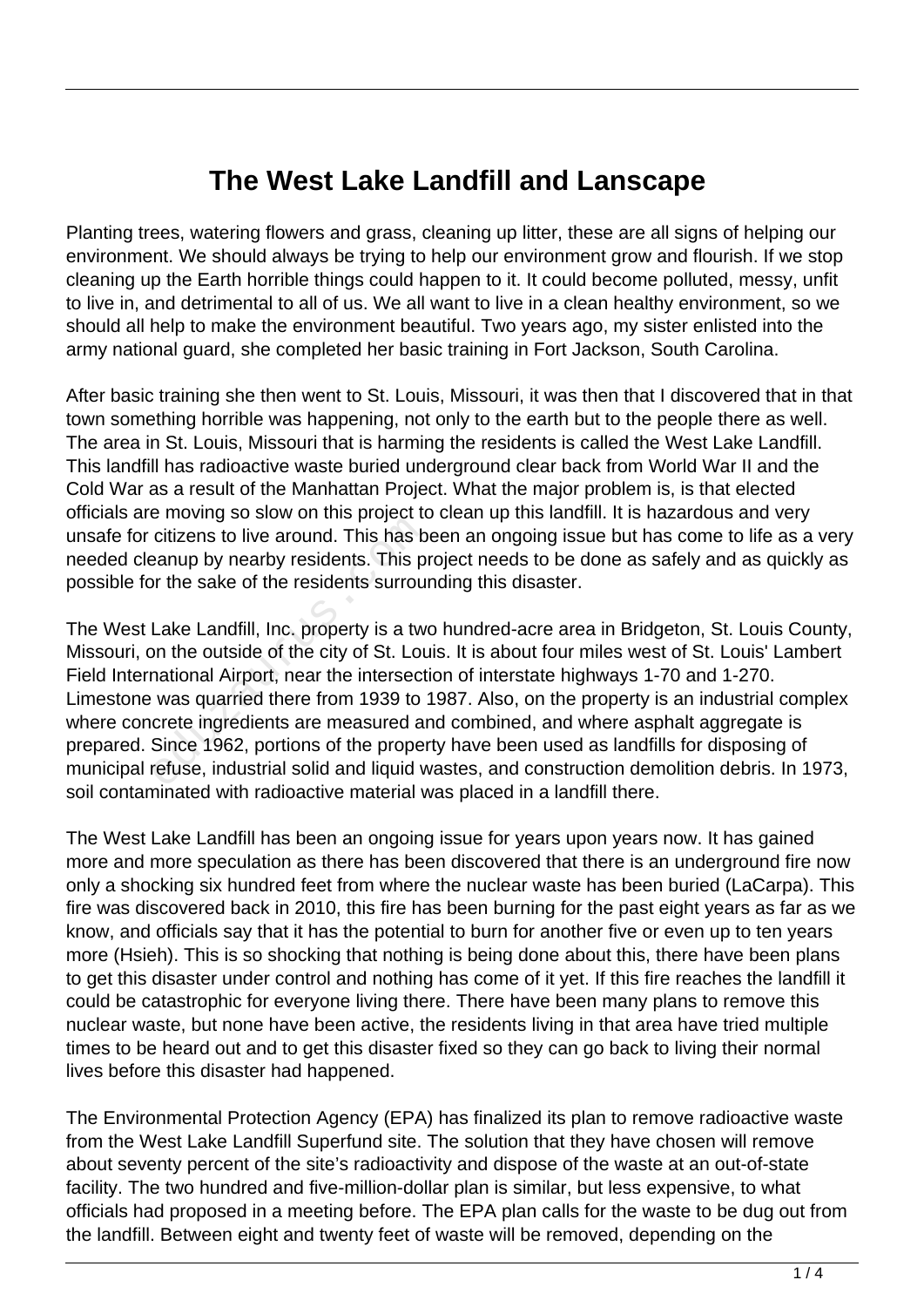concentration and depth of the radioactive material, which shows how much nuclear waste is really there. The waste will then be transported to one of four potential out-of-state facilities, these facilities have not been named yet.

These chemicals are not welcome by anyone anywhere, but I supposed that the government thinks having a small amount of nuclear waste in different areas will make this is sure better because there will not be so much in one area all together. Only seventy percent of these chemicals will be removed, by removing seventy percent of these chemicals they are within the legal limit of dangerous chemicals being allowed in a certain area. With that being said, there will still be thirty percent of these dangerous chemicals left in that area. The chemicals will still seep into the soil and run into the water harming the life that lives there. While removing seventy percent of the chemicals is a great improvement it still does not fix what is going on in this town.

The Environmental Protection Agency (EPA) will spend the next year and a half determining how to clean up the site, how to keep workers and the community safe, and exactly where the waste will go. During that time, agency officials will decide where to send seventy-five thousand cubic yards of contamination and how exactly workers will be protected during excavation. While they have discovered a plan that will work for this community, there will still be thirty percent of the nuclear waste at the cite. By helping this neighborhood, they will be hurting a new neighborhood by moving the nuclear waste to a new location. Moving nuclear waste still does not solve the problem of it being buried underground. This problem will just move to a new city and everywhere this nuclear waste goes there will be problems.

Another problem that this radioactive waste is causing is that chemicals are getting into the Missouri River. This river is a major river and for it to be filled with toxic chemicals and radioactive waste is very harmful. The residents around this disaster cannot even drink their own water coming into their homes, they must buy bottled water for every use that they would need water for. It is not directly affecting the Missouri River, it is affecting a tributary to that river which is called Coldwater Creek. Thave discovered a plan that will v<br>the nuclear waste at the cite. By h<br>pod by moving the nuclear waste the<br>problem of it being buried unde<br>where this nuclear waste goes the<br>oblem that this radioactive waste<br>iver. This riv

The Agency for Toxic Substances and Disease Registry's public health assessment, states that residents who were exposed to the area around Coldwater Creek had a higher risk of exposure to radioactive contaminants, and because of that they have a higher risk of bone cancer, lung cancer or leukemia. That is a huge sign that this neighborhood is in big trouble. These chemicals that are buried underground in St. Louis, Missouri are not something to just be left lie around like they are nothing. These chemicals have the potential to kill people no matter what age. Radioactive waste generated from work on the Manhattan Project was stored in an open site close to the creek.

Over years, that waste migrated into the dirt of the Coldwater Creek bed. A report from the Missouri Department of Health and Senior Services found an increased rate of certain types of cancer in the area around the creek. This is a major issue that needs to be taken care of so everyone surrounding this disaster can stay healthy while dealing with this issue (Providing hard facts and scientific evidence about the West Lake Landfill).

This is a very serious issue that needs to be taken care of as soon as possible. Many people don't know about this happening, in a way it feels like it is hidden from s because of how horrible this issue is. Many people have had to completely relocate and start their lives over due to this disaster. If this issue does not get fixed it will only get worse and cause more and more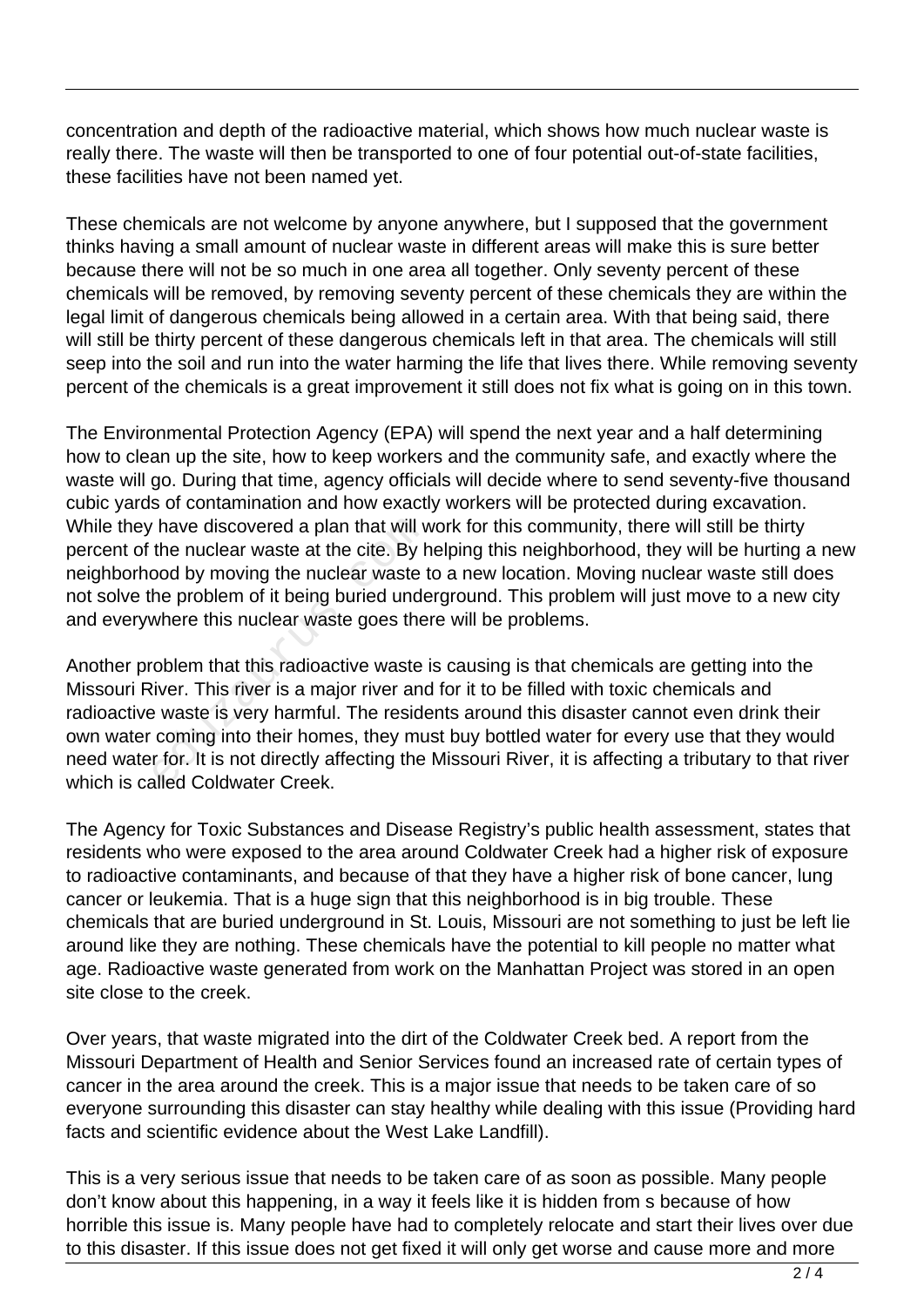people to relocate. Soon this place will be deserted by every person that has lived there due to the severe threat is has on their lives. Raising children in an environment that has toxic chemicals is detrimental to their wellbeing. These chemicals are going to continue to get into the water more and more and it is going to make that whole town unlivable.

The contaminants will just keep getting into the water and soil until this is taken care of. The water is contaminated in Coldwater Creek, which will flow into the Missouri river. With this water contaminated it is harming the wildlife in and around it. The fish are dying off because of the harsh chemicals. Any animal that drinks that contaminated water will eventually die. If there are people swimming, kayaking, or even standing in the water it could harm them. This is such a serious issue that needs taken care of so that it does not harm any more people than it already has. The sooner cleanup can start the sooner the harmful contamination can be taken care of so the residents of St. Louis, Missouri do not have to worry about their health longer than they already have. Even after this cleanup is done there will still be thirty percent of the chemicals left and that will be hazardous still. Residents will most likely have to make frequent checkups to their doctors to make sure that they are healthy.

Getting the West Lake Landfill cleaned up would eliminate a lot of concerns for the community of St. Louis, Missouri. This is a big disaster that I never knew about for many years. I am grateful for learning about this and ways that officials are trying to fix and cleanup this disaster finally after all of these years. This will be a very costly project but spending money on this cleanup will help make people and animals in this community healthy again. This community will not have to fight everyday for something to be done about dangerous chemicals in their air and water that could potentially kill them. With this cleanup taking place there will be a lot less to worry about and everyone will be able to live normal lives finally. E West Lake Landfill cleaned up w<br>s, Missouri. This is a big disaster t<br>r learning about this and ways that<br>r all of these years. This will be a v<br>ill help make people and animals i<br>b fight everyday for something to b<br>coul

This community deserves to be healthy and have clean air and water as well as the rest of the people do on earth. This was a horrible disaster and while cleanup will take years everyone will be happy with the satisfaction knowing that all their fighting and protesting is finally paying off and they are getting what they wanted. This proves a huge point to myself as well as others I hope, and that is we can achieve anything as long as we set our minds to it. If you want something bad enough then you work long and hard to achieve that goal. I believe that the people from St. Louis, Missouri are finding out that if you want something, especially as bad as they want their neighborhood cleaned up, that you must put in a lot of work. It is not easy to fight for something that is right when other people do not want you to say anything about it.

The community from St. Louis, Missouri were turned down multiple times because this was not a big deal in congresses eyes, after they kept fighting to get this cleaned up and made them see how awful that this neighborhood really is, they then began to realize this was something that needed to be taken care of. I am sure that when they brought up this subject about the West Lake Landfill that congress did not want to spend all this money to clean up what has been there for years. This is a very costly project, this is costing the government two hundred and five million dollars. They could have spent this money on anything else, but they made the right decision by helping out this community.

Cleaning up the West Lake Landfill will make this neighborhood grow again. Many people have moved or relocated until this project is over with, they do not want to risk their health to live in their house. Some people do not have enough money to move away and it is difficult to sell their houses to relocate because the houses for sale in that area have lost most of their value and